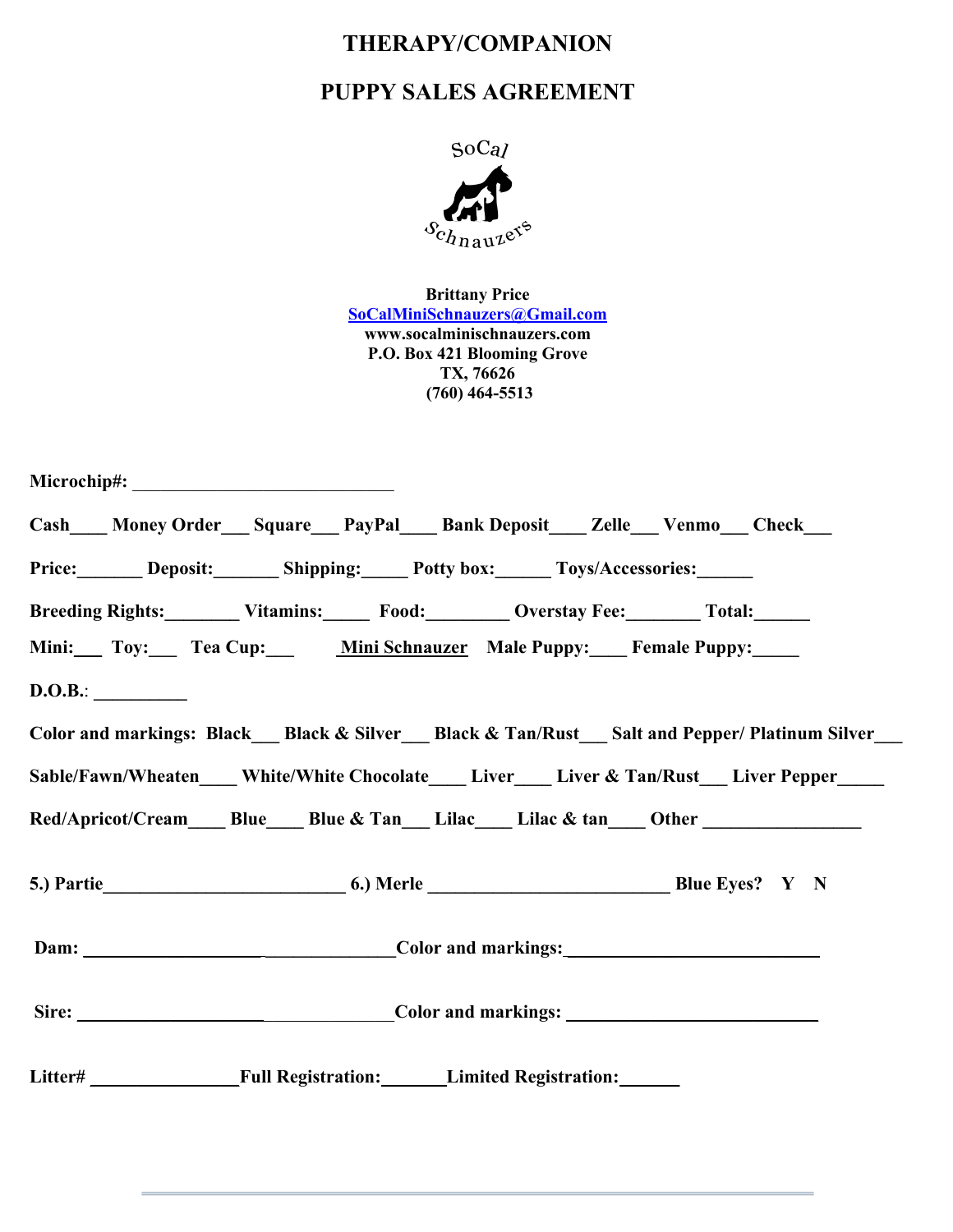Congratulations you have paid for a therapy/companion pet. A new puppy purchase is a very exciting and positive experience for all family members. In order to promote a healthy transition for you and your new puppy, **it is important that you read thoroughly the below sales agreement.** Please ask for clarification if you have any questions.

## **\*\*Note- All health guarantees will be null and void if the buyer does not register the microchip within 30 days of getting their puppy. Please do not forget to register the chip and add the breeder as the alternate contact .\*\*\***

**If you choose to use Banfield pet hospital or VCA as your vet, we will not under any circumstances keep any warranty or health guarantee in good standing whatsoever. We do not agree in their practices or forms of healthcare whatsoever. So, you are advised to find a different vet as your primary care vet doctor asap.**

*ALL Parents are DNA tested by Embark Vet for over 200 or more different hereditary issues that could be passed down to puppies. This ensures all of our puppies are healthy and clear of any hereditary issues. Results are posted under each parent's pictures for your convenience.*

**HEALTH GUARANTEE:** Breeder states that this puppy is, to the best of our knowledge, healthy at the time of sale and has been examined by our licensed veterinarian before going home. General health information will be provided verbally by the breeder, which includes information on diet, shots, worming, bathing, and any other treatments given to this puppy at the time of sale. There is a **4-day health guarantee against Parvo & Distemper**; you do not have to take your puppy to the vet within 4 days as we now have our veterinarian give the puppy a clean bill of health before going home. But if the puppy starts acting ill and is diagnosed with a life threatening/life altering major illness such as PARVO or DISTEMPER, the Breeder agrees upon provision of veterinary reports and receipts, offer a replacement puppy of the same value within the **4-day period only**. Buyer however must pay any shipping or miscellaneous charges associated with the transport of the returned puppy.

Breeder shall not be held responsible for the development of non-life threatening/life altering or genetically derived faults, diseases/disorders, medical bills or property destruction at any duration of the dog's life or anything due to the buyer's negligence and/or abuse. There is no guarantee against retained testicles, hypoglycemia, umbilical hernias, mange, worms, giardia, coccidia, kennel cough or any other problems that are considered common among dogs and/or non-life threatening or life altering. Our vet does a full fecal therefore if your dog is not having any type of diarrhea or gastrointestinal issues there is no reason to test its fecal that's why we do it before going to you to save money and time for the buyer. We do this to be the most responsible breeders we can be. No warranty or guarantee is made to the disposition, life span, size, color, show quality or breeding quality of any puppy. The buyer takes full responsibility of this puppy after the 4 day health guarantee period. Therefore, the breeder is not held responsible for anything that may happen to this puppy or because of this puppy after that time. Breeder is not held responsible for anything happening during delivery of the pet. **Also, if buyer changes mind in which way or with whom they want their pet delivered, they must pay the difference. Ex) They want their pet sooner because whatever option they chose is not working as quickly as they desire.**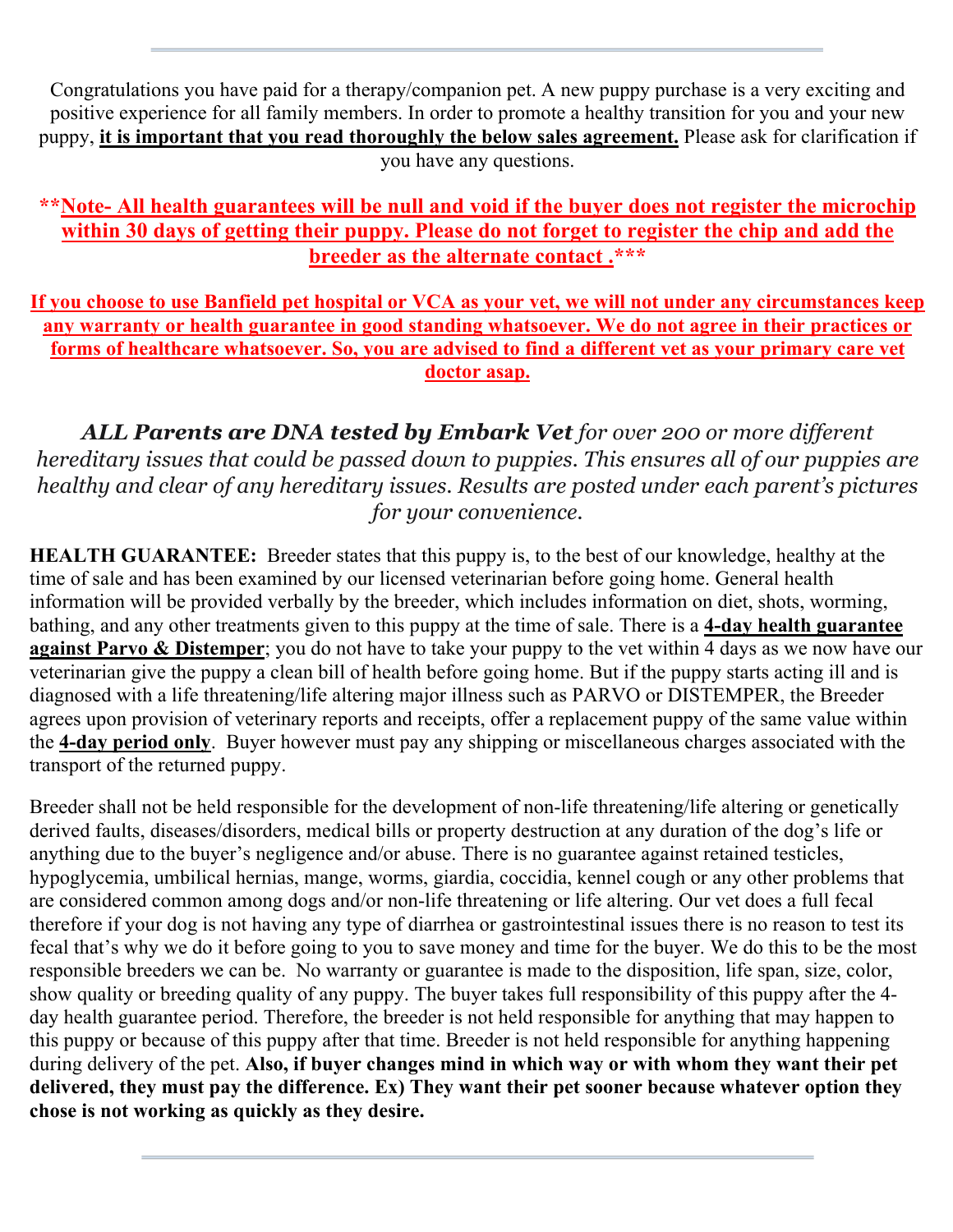Any dog that has sired or whelped one or more puppies, is no longer covered under this guarantee starting at the time of mating. This contract is non-transferable. If you have purchased a dog with breeding rights from me to preserve bloodlines, I do guarantee fertility on your puppy for at least one litter. If you find your puppy/dog to be sterile contact me right away. If for any reason you decide to re-sell, trade, lease or in any other manner, transfer ownership and/or possession of this puppy, you agree that the puppy/dog will only go to a pet home and that you will agree to have this puppy/dog spayed/neutered prior to leaving your home. This puppy/dog may never go to another breeder of any kind without my permission. If SoCal Schnauzers finds out the said puppy/dog goes to anyone not neutered/spayed the Buyer agrees to pay \$6,000.00 as a fine to SoCal Schnauzers.

**EXTENDED LIFETIME HEALTH GUARANTEE:** If the buyer wishes to have a lifetime extended health guarantee he/she must agree to keep the puppy purchased from SoCal on both **NuVet, New Joint DS** Vitamins and **Paw Tree** dog food for the entire life of the dog. If the buyer only wants to use one of the products such as the vitamins or the food, the breeder will only provide a 9-year extended warranty. The purchaser must keep the dog on one of the items listed above in order to keep the guarantee in good standing. *(Proof of the dogs being on this supplement and or dog food is proven by emails received from both companies. This shows whether or not you are ordering as recommended/needed.)* This is why you **MUST** order your NuVet & Nu Joint DS vitamins by calling 1 (800) 474-7044 and using order #61563 or clicking the link on my webpage. For Paw Tree, the buyer **MUST** order their products through the email the breeder provides the buyer with. It is extremely important that you do it this way because it is the **ONLY** way I can have proof that you the purchaser are following the rules and regulations of the extended health guarantee. **If the buyer does not want to use any of the products listed above then the breeder only gives a 1 year health guarantee.** If the buyer decides to sell or relinquish ownership of the puppy to someone else, this guarantee is forfeited. **The extended health guarantee will protect the puppy against any life threatening genetic, congenital, and or hereditary disorders only.** If this puppy is diagnosed with a life threatening genetic, hereditary, or congenital disorder the breeder agrees upon provision of veterinary reports and receipts, provide the purchaser with another puppy of equal value free of charge. Buyer however must pay any shipping or miscellaneous charges associated with the transport of the returned/new puppy. Should the puppy die from a suspected hereditary, congenital, or genetic issue the purchaser must get a necropsy done on the puppy to determine the cause of death. An accredited institution set up for such procedures, such as a vet university or an appropriate state licensed veterinarian, must perform such an autopsy. Any request must be accompanied by 1) a statement from a veterinarian confirming the nature of the defect, and in what way the defect is life threatening or 2) an autopsy report describing the defect that caused the death of the animal. Whichever form the purchaser provides the breeder with must have the dogs microchip number on the paperwork, this is the only way the breeder can tell which puppy it was. We are not held liable for **anything** that may happen to the puppy upon drop off or during the shipment process.

**LIFETIME TAKE BACK POLOCY:** The breeder offers a lifetime take back policy. If the buyer is unable to care for the puppy for any reason and at any age, they may contact SoCal Schnauzers and we will help rehome the dog/puppy. If the purchaser cannot hold the dog while we find it a new home, we can then take the dog back. (Buyer is held responsible for all shipping or transport costs). Once the breeder has received the puppy, the puppy will be placed in a new loving home. No refund or replacement puppy will be given.

**LEGAL ACTION ACCEPTANCE:** Buyer accepts that should there be any legal action on ether party, it will be settled in a courthouse in the county where the breeder is residing in, or jurisdiction of the breeder's choice. If at any time the breeder goes out of business or becomes bankrupt, this contract is null, and void and the buyer cannot sue the breeder for anything.